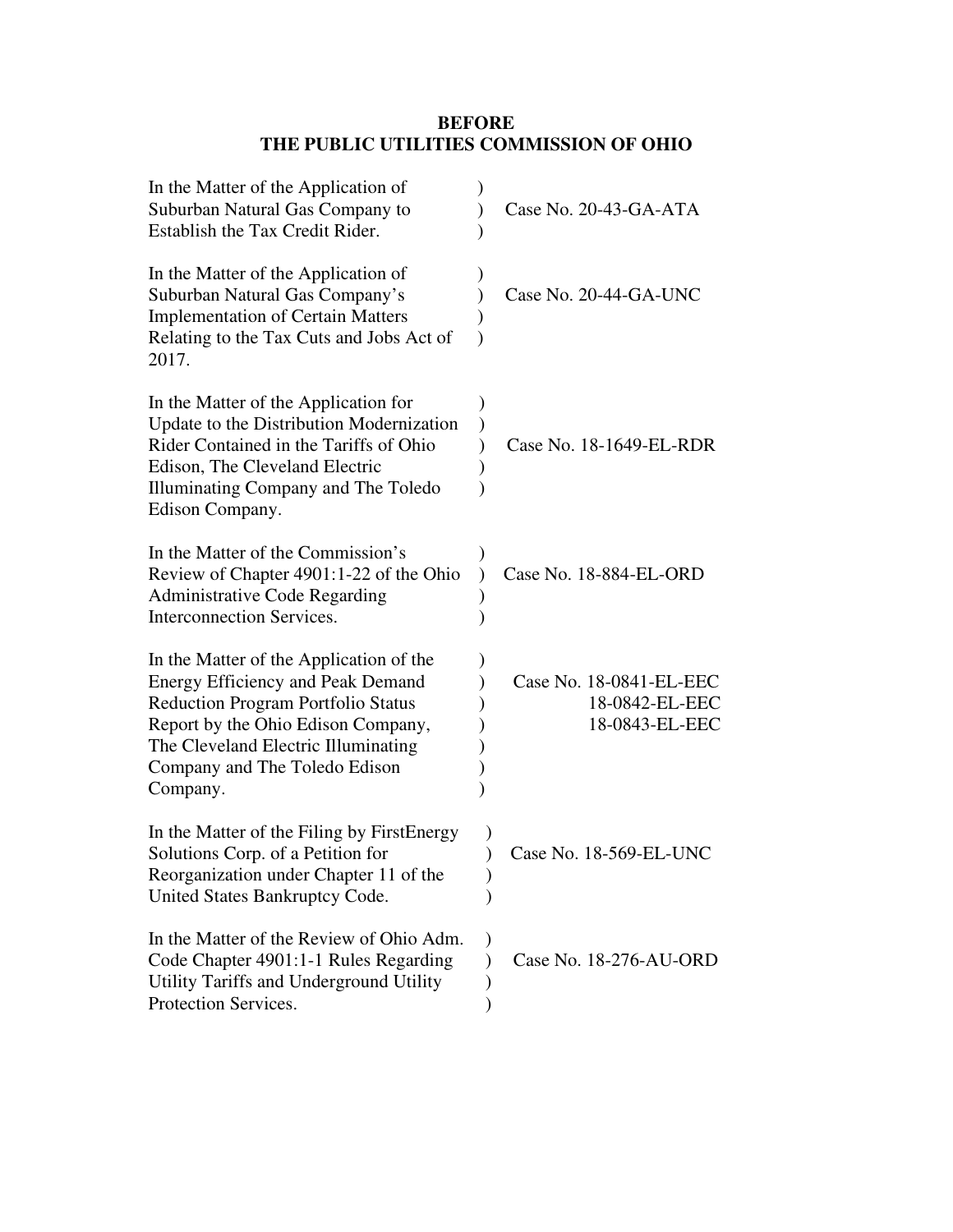### **SUBSTITUTION OF COUNSEL AND DESIGNATION OF COUNSEL OF RECORD BY OFFICE OF THE OHIO CONSUMERS' COUNSEL**

The Office of the Ohio Consumers' Counsel, in accordance with Ohio Adm. Code

4901-1-08, hereby provides notice of the withdrawal of Chris Healey from the above-

captioned case(s). Also, OCC notes the appearance of Amy Botschner O'Brien and

designates Ms. Botschner O'Brien as its counsel of record. Accordingly, service of

documents and other matters should now be directed to Amy Botschner O'Brien.

Respectfully submitted,

Bruce Weston (0016973) Ohio Consumers' Counsel

*/s/ Amy Botschner O'Brien*  Amy Botschner O'Brien (0074423) Counsel of Record Assistant Consumers' Counsel

**Office of the Ohio Consumers' Counsel**  65 East State Street, Suite 700 Columbus, Ohio 43215 Telephone: (614) 466-9575 amy.botschner.obrien@occ.ohio.gov (willing to accept service by e-mail)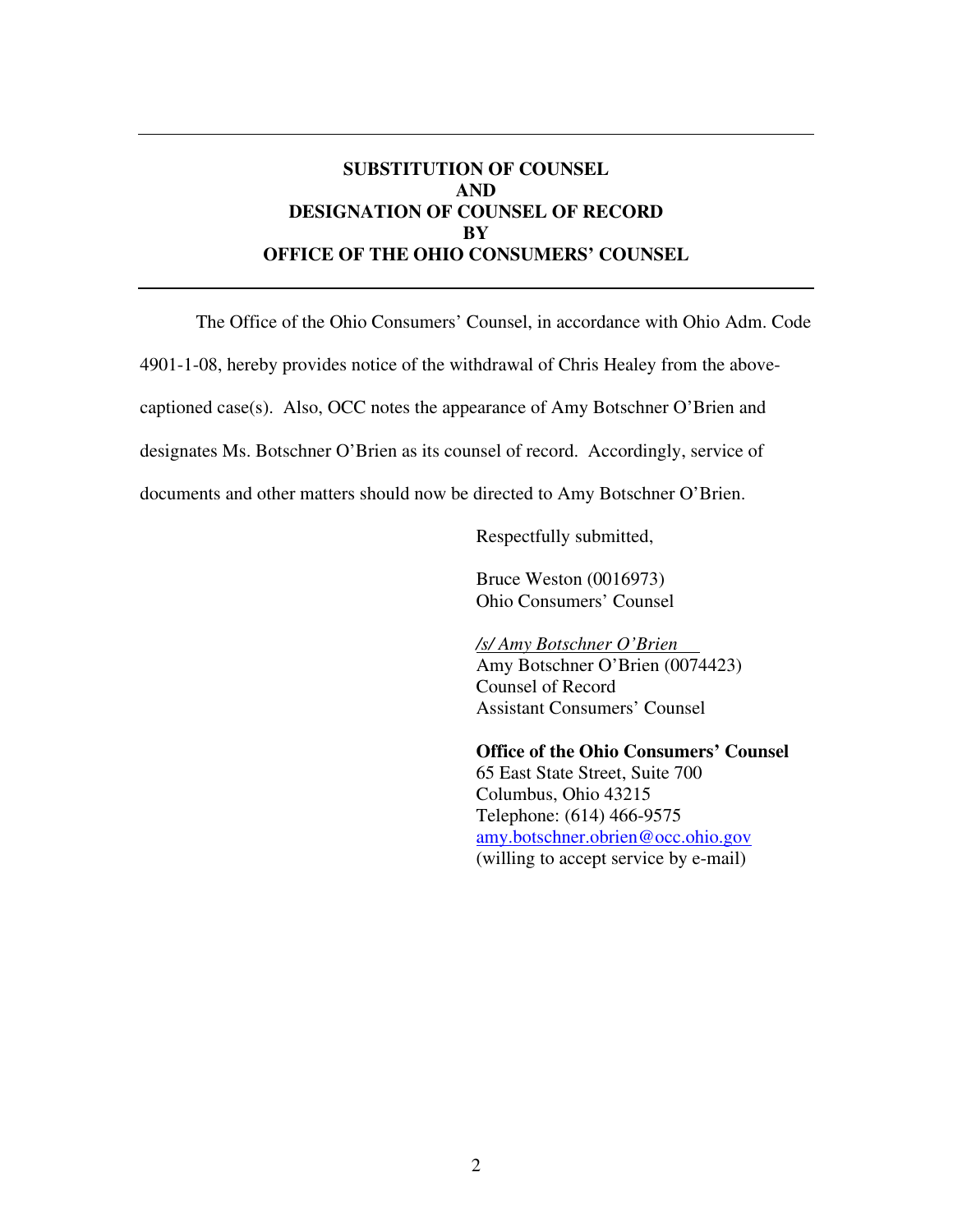### **CERTIFICATE OF SERVICE**

I hereby certify that a copy of the foregoing Substitution of Counsel and

Designation of Counsel of Record was served on the persons stated below via electronic

transmission, this 18th day of January 2022.

*/s/ Amy Botschner O'Brien*  Amy Botschner O'Brien Counsel of Record Assistant Consumers' Counsel

The PUCO's e-filing system will electronically serve notice of the filing of this document on the following parties:

# **SERVICE LIST**

20-43-GA-ATA, et al.

Andrew.shaffer@ohioattorneygeneral.gov bojko@carpenterlipps.com

paul@carpenterlipps.com mwest@sngco.com

Attorney Examiner:

Anna.sanyal@puco.ohio.gov Sarah.parrot@puco.ohio.gov

18-1649-EL-RDR

john.jones@ohioattorneygeneral.gov

scasto@firstenergycorp.com bknipe@firstenergycorp.com

Attorney Examiners:

Megan.addison@puco.ohio.gov Gregory.price@puco.ohio.gov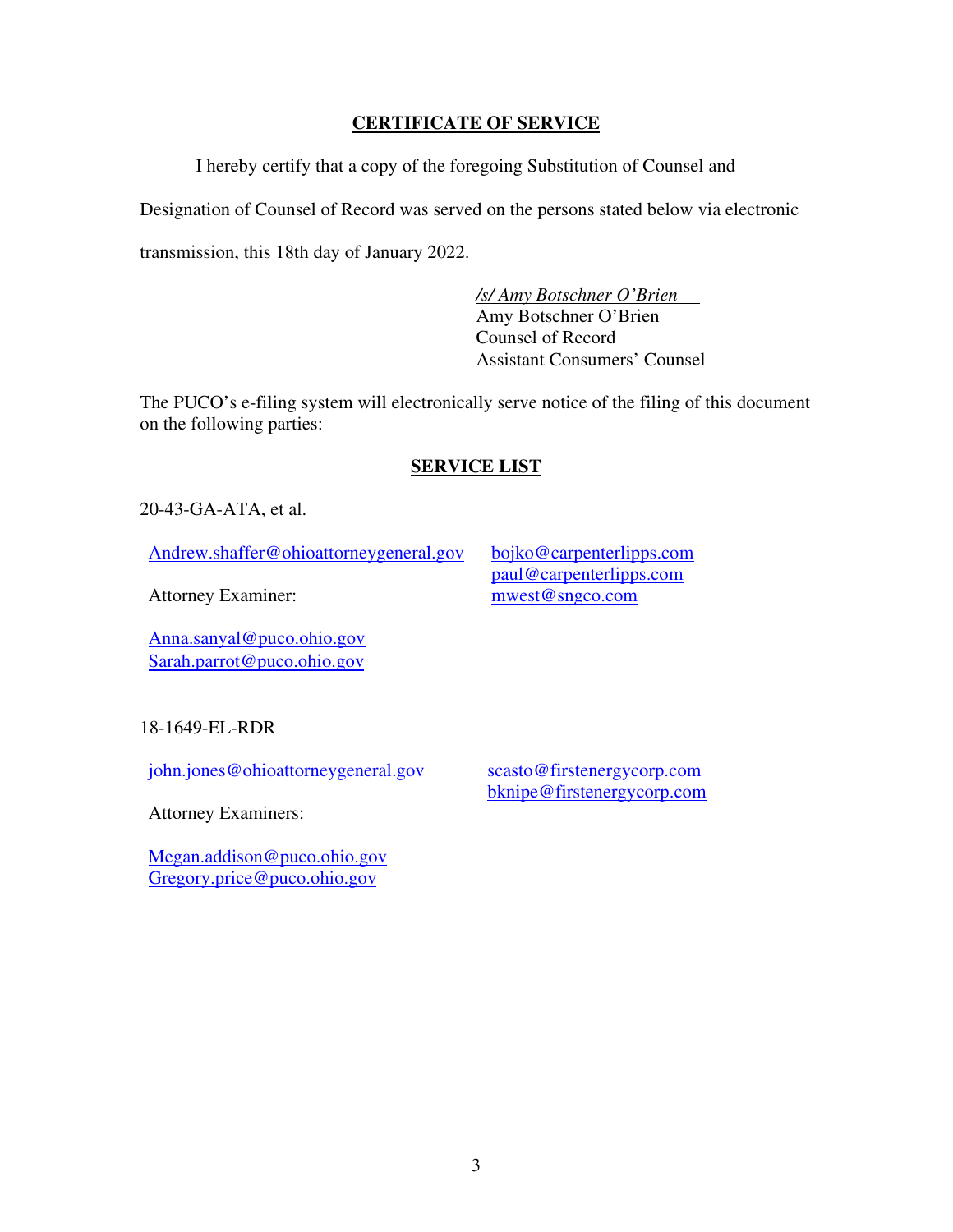#### 18-884-EL-ORD

john.jones@ohioattorneygeneral.gov

Attorney Examiners:

patricia.schabo@puco.ohio.gov jesse.davis@puco.ohio.gov

mdutton@aep.com cmblend@aep.com tswolffram@aep.com stnourse@aep.com ktreadway@oneenergyllc.com rocco.dascenzo@duke-energy.com Jeanne.kingery@duke-energy.com Larisa.vaysman@duke-energy.com rendris@firstenergycorp.com bojko@carpenterlipps.com

18-0841-EL-EEC, et al.

john.jones@ohioattorneygeneral jeckert@firstenergycorp.com

ctavenor@theOEC.org slesser@beneschlaw.com khehmeyer@beneschlaw.com mkeaney@beneschlaw.com rdove@attorneydove.com mfleisher@elpc.org

#### 18-0569-EL-UNC

William.Wright@ohioattorneygeneral.gov michael.schuler@aes.com rocco.dascenzo@duke-energy.com Elizabeth.watts@duke-energy.com Jeanne.kingery@duke-energy.com

Attorney Examiners:

Megan.addison@puco.ohio.gov gregory.price@puco.ohio.gov

fdarr@mwncmh.com stnourse@aep.com cmblend@aep.com slesser@beneschlaw.com khehmeyer@beneschlaw.com mkeaney@beneschlaw.com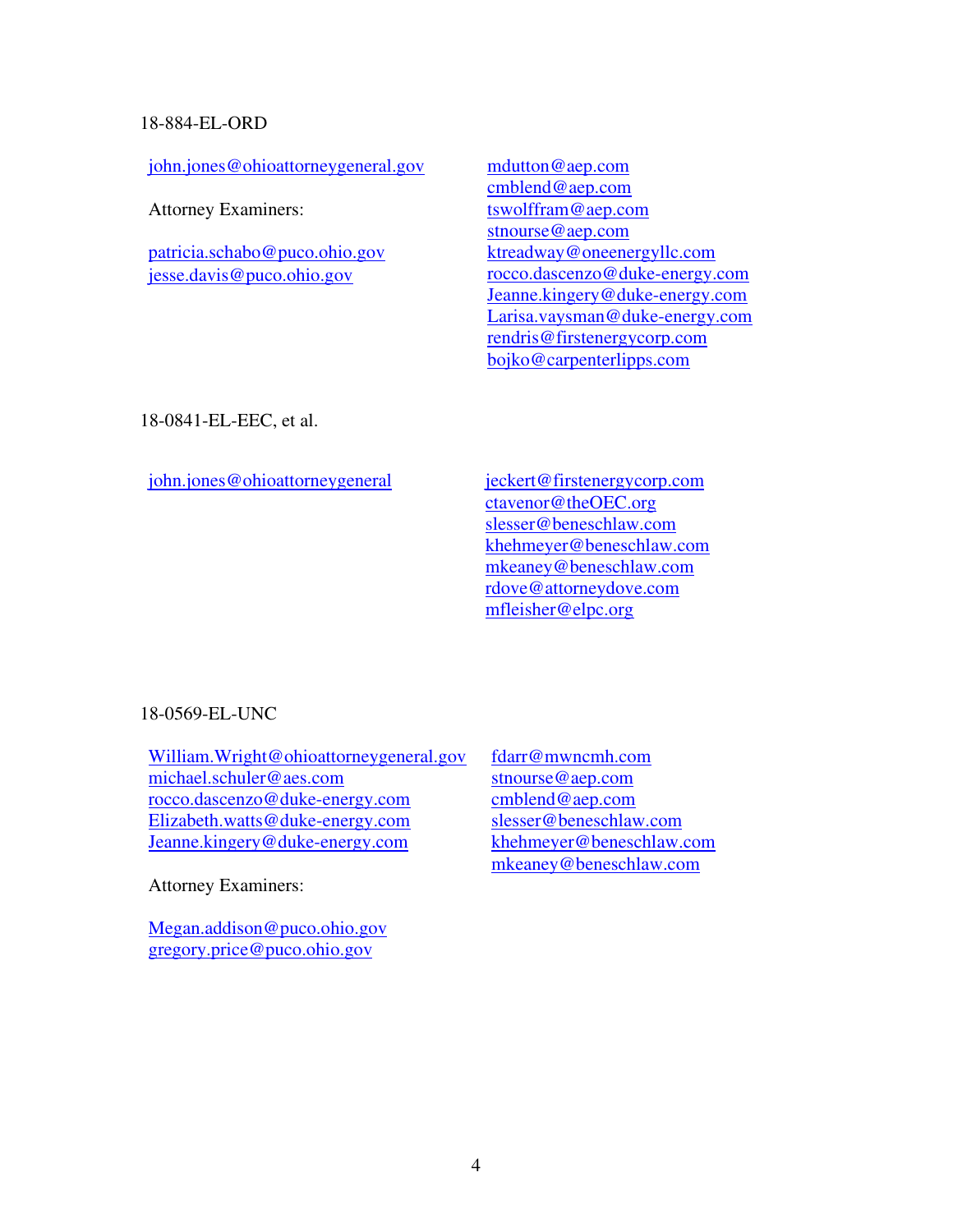#### 18-0276-AU-ORD

John.jones@ohioattorneygeneral.gov cendsley@ofbf.org lcurtis@ofbf.org amilam@ofbf.org fdarr2019@gmail.com edanford@firstenergycorp.com rocco.dascenzo@duke-energy.com Jeanne.kingery@duke-energy.com Larisa.vaysman@duke-energy.com

Attorney Examiner: Patricia.schabo@puco.ohio.gov sseiple@nisource.com josephclark@nisource.com stnourse@aep.com cmblend@aep.com mpritchard@mcneeslaw.com Andrew.j.campbell@dominionenergy.com whitt@whitt-sturtevant.com kennedy@whitt-sturtevant.com fykes@whitt-sturtevant.com ctavenor@theOEC.org christopher.hollon@aes.com